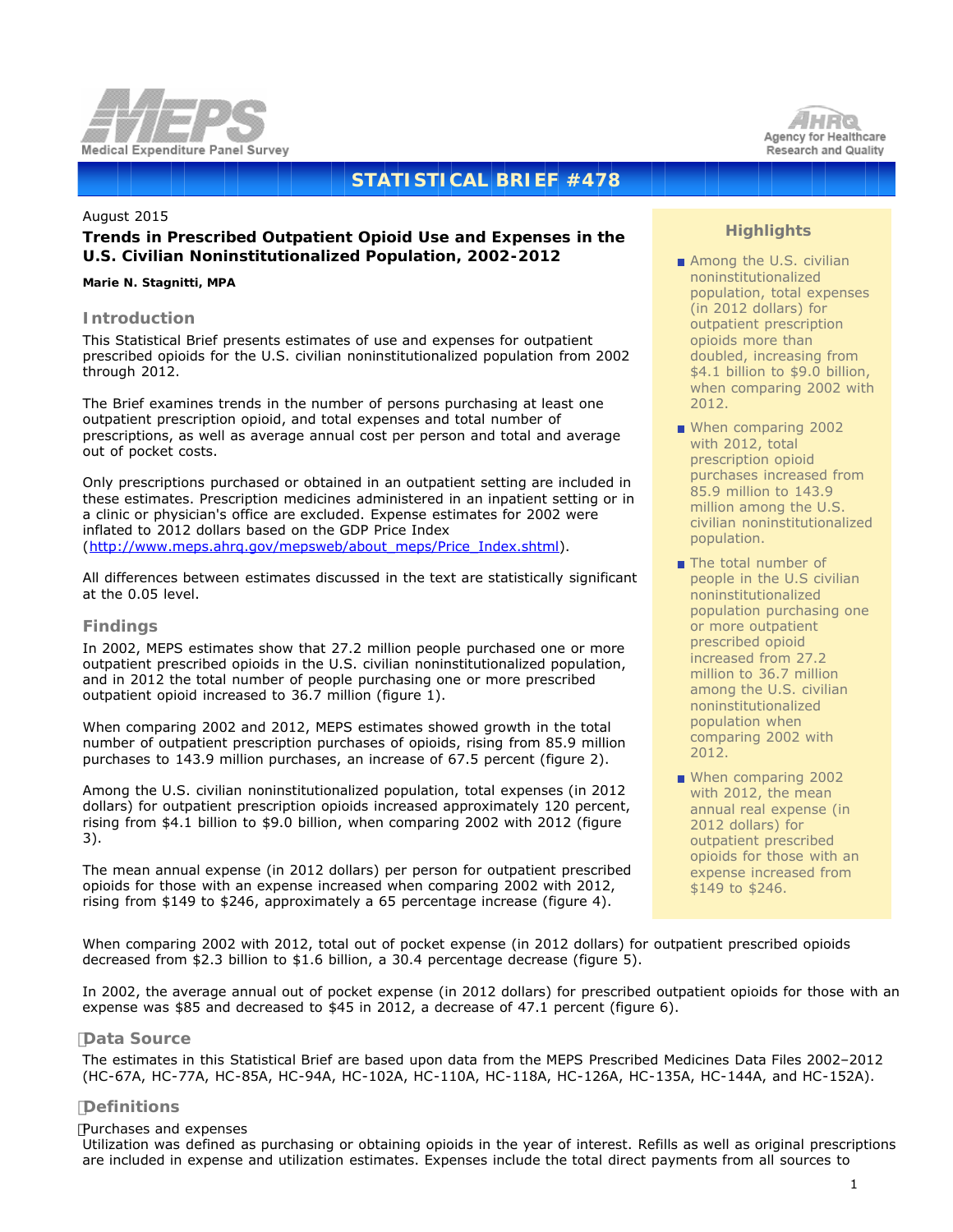pharmacies for prescriptions reported by respondents in the MEPS-HC. Expense estimates for 2002 were adjusted to 2012 dollars based on the GDP Price Index (http://www.meps.ahrg.gov/mepsweb/about\_meps/Price\_Index.shtml).

Out of pocket includes expenses paid by the user or other family member.

#### *Therapeutic classifications*

Therapeutic class and subclass were assigned to MEPS prescribed medicines using Multum Lexicon variables from Cerner Multum, Inc. MEPS prescribed medicines files were linked to the Multum Lexicon database to obtain therapeutic class and subclass variables. The following was used to define opioids in 2002 through 2012—therapeutic subclasses: narcotic analgesics and narcotic analgesic combinations. For additional information on these and other Multum Lexicon variables, please refer to the Multum Web site.

When looking at trends over time for therapeutic subclass and sub therapeutic subclasses, it is important to keep in mind many factors can play a role. These factors include: 1) drugs are reclassified due to changes in the Multum therapeutic classification scheme, 2) new drugs become available over time, and 3) generic versions of previously brand name only drugs become available.

## **About MEPS-HC**

MEPS-HC is a nationally representative longitudinal survey that collects detailed information on health care utilization and expenditures, health insurance, and health status, as well as a wide variety of social, demographic, and economic characteristics for the U.S. civilian noninstitutionalized population. It is cosponsored by the Agency for Healthcare Research and Quality (AHRQ) and the National Center for Health Statistics.

MEPS expenditure data are derived from both the Medical Provider Component (MPC) and Household Component (HC). MPC data are generally used for hospital-based events (e.g., inpatient stays, emergency room visits, and outpatient department visits), prescribed medicine purchases, and home health agency care. Office based physician care estimates use a mix of HC and MPC data while estimates for non-physician office visits, dental and vision services, other medical equipment and services, and independent provider home health care services are based on HC provided data. Details on the estimation process can be found in Machlin, S. R. and Dougherty, D. D. *Overview of Methodology for Imputing Missing Expenditure Data in the Medical Expenditure Panel Survey*. Methodology Report No. 19. March 2007. Agency for Healthcare Research and Quality, Rockville, MD.

[http://www.meps.ahrq.gov/mepsweb/data\\_files/publications/mr19/mr19.pdf.](http://www.meps.ahrq.gov/mepsweb/data_files/publications/mr19/mr19.pdf)

For more information about [MEPS](file:///T|/Ah4Web/MEPSPUBS/gen_sb/data_files/publications/sb478/MEPS Web site at http://www.meps.ahrq.gov/), call the MEPS information coordinator at AHRQ (301-427-1406) or visit the MEPS Web site at http://www.meps.ahrg.gov/.

#### **References**

Cohen, J. *Design and Methods of the Medical Expenditure Panel Survey Household Component*. MEPS Methodology Report No. 1. AHCPR Pub. No. 97-0026. Rockville, MD. Agency for Healthcare Policy and Research, 1997. [http://www.meps.ahrq.gov/mepsweb/data\\_files/publications/mr1/mr1.pdf](http://www.meps.ahrq.gov/mepsweb/data_files/publications/mr1/mr1.pdf)

Cohen, S. *Sample Design of the 1996 Medical Expenditure Panel Survey Household Component*. MEPS Methodology Report No. 2. AHCPR Pub. No. 970027. Rockville, MD. Agency for Health Care Policy and Research, 1997. [http://www.meps.ahrq.gov/mepsweb/data\\_files/publications/mr2/mr2.pdf](http://www.meps.ahrq.gov/mepsweb/data_files/publications/mr2/mr2.pdf)

Cohen, S. Design Strategies and Innovations in the Medical Expenditure Panel Survey. *Medical Care*, July 2003: 41(7) Supplement: III-5–III-12.

Ezzati-Rice, T.M., Rohde, F., Greenblatt, J. *Sample Design of the Medical Expenditure Panel Survey Household Component, 1998–2007*. Methodology Report No. 22. March 2008. Agency for Healthcare Research and Quality, Rockville, MD. [http://www.meps.ahrq.gov/mepsweb/data\\_files/publications/mr22/mr22.pdf](http://www.meps.ahrq.gov/mepsweb/data_files/publications/mr22/mr22.pdf)

Sing, M., Banthin, J., Selden, T. et al.: *Reconciling Medical Expenditure Estimates from the MEPS and NHEA, 2002*. Health Care Financing Review 28(1):25–40, Fall 2006. Internet Address: <https://www.cms.gov/HealthCareFinancingReview/downloads/06Fallpg25.pdf>

# **Suggested Citation**

Stagnitti, M.N. *Trends in Prescribed Outpatient Opioid Use and Expenses in the U.S. Civilian Noninstitutionalized Population, 2002–2012*. Statistical Brief #478. August 2015. Agency for Healthcare Research and Quality, Rockville, MD. http://www.meps.ahrq.gov/mepsweb/data\_files/publications/st478/st478.pdf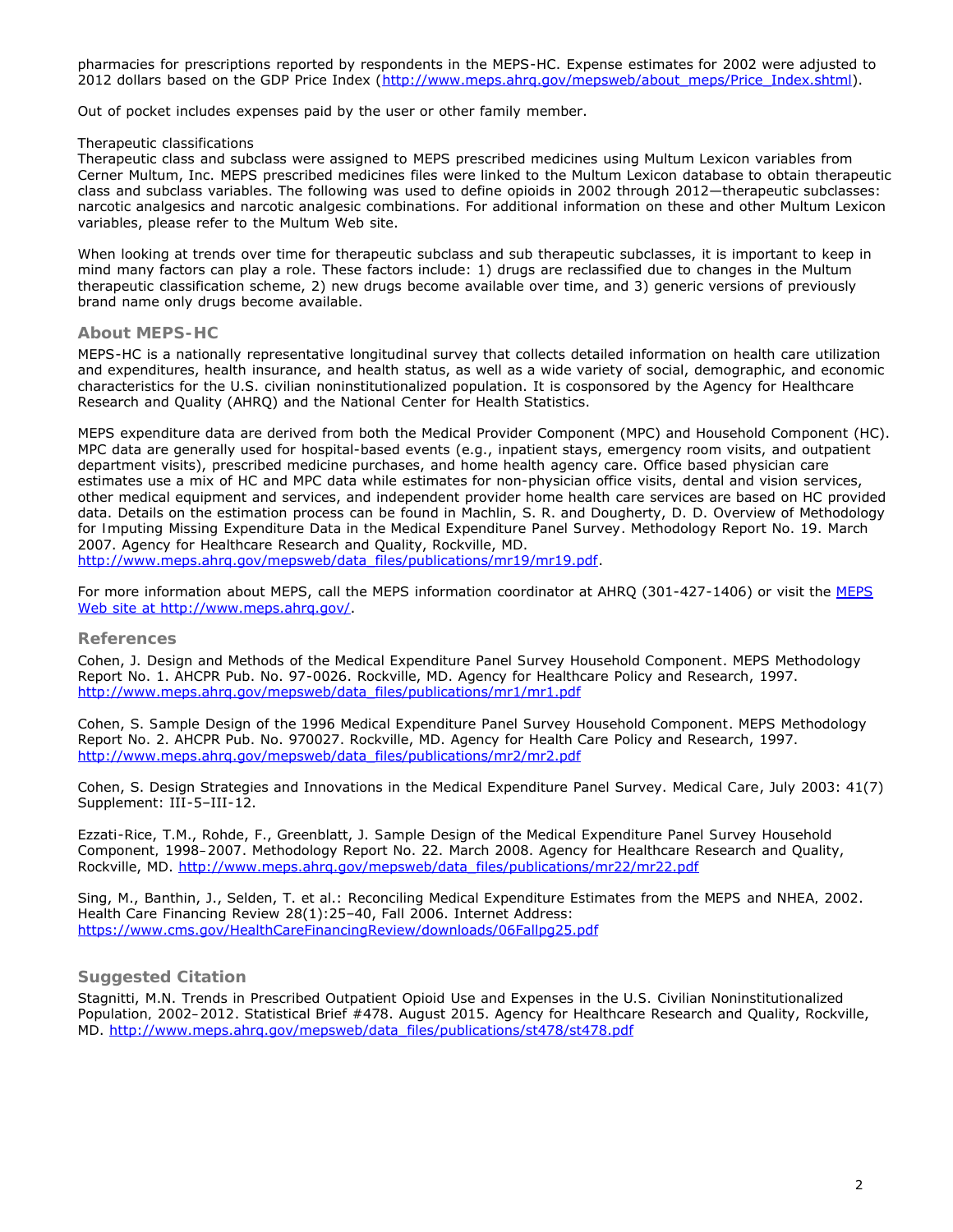AHRQ welcomes questions and comments from readers of this publication who are interested in obtaining more information about access, cost, use, financing, and quality of health care in the United States. We also invite you to tell us how you are using this Statistical Brief and other MEPS data and tools and to share suggestions on how MEPS products might be enhanced to further meet your needs. Please email us atMEPSProjectDirector@ahrq.hhs.govor send a letter to the address below:

Steven B. Cohen, PhD, Director Center for Financing, Access, and Cost Trends Agency for Healthcare Research and Quality 540 Gaither Road Rockville, MD 20850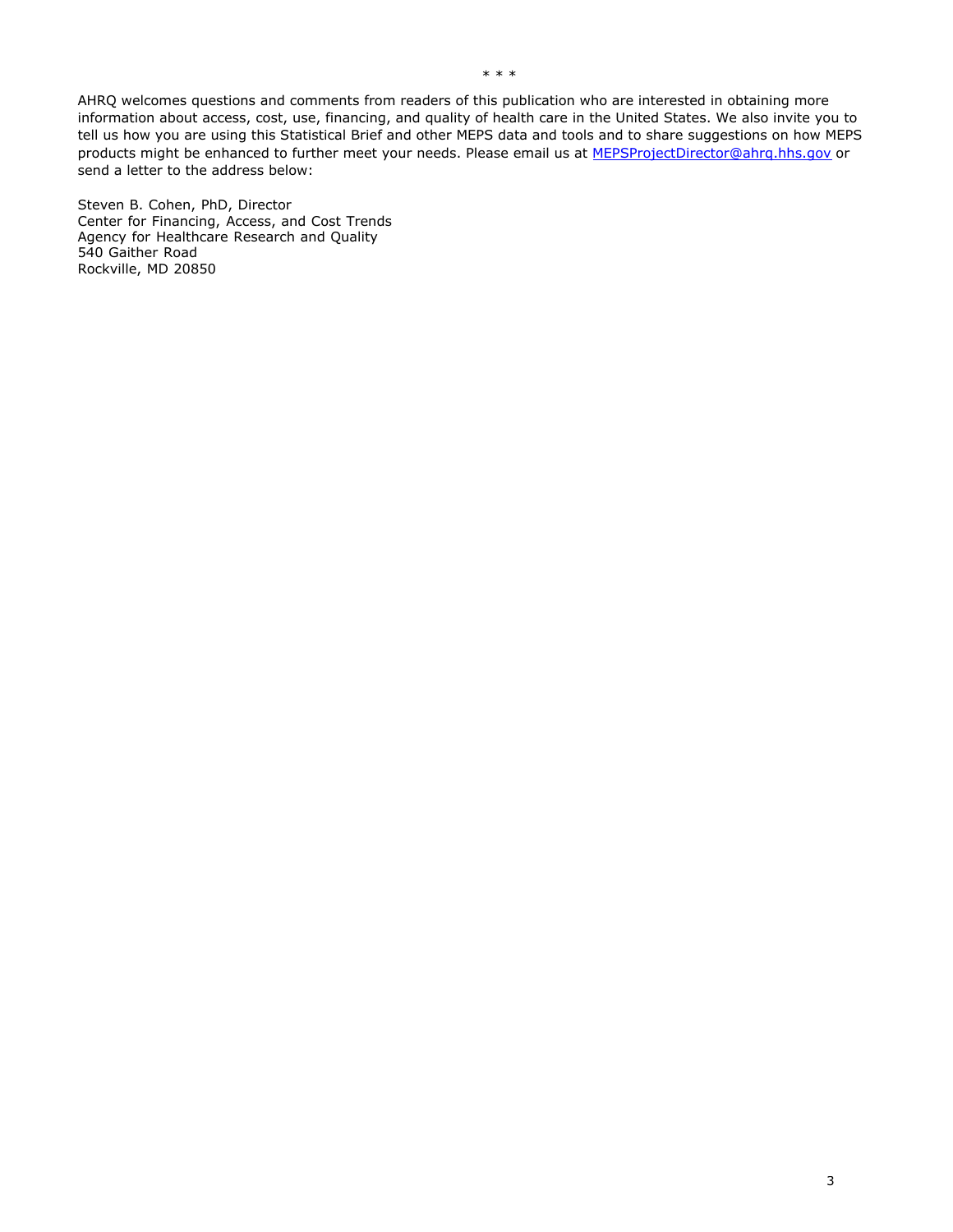

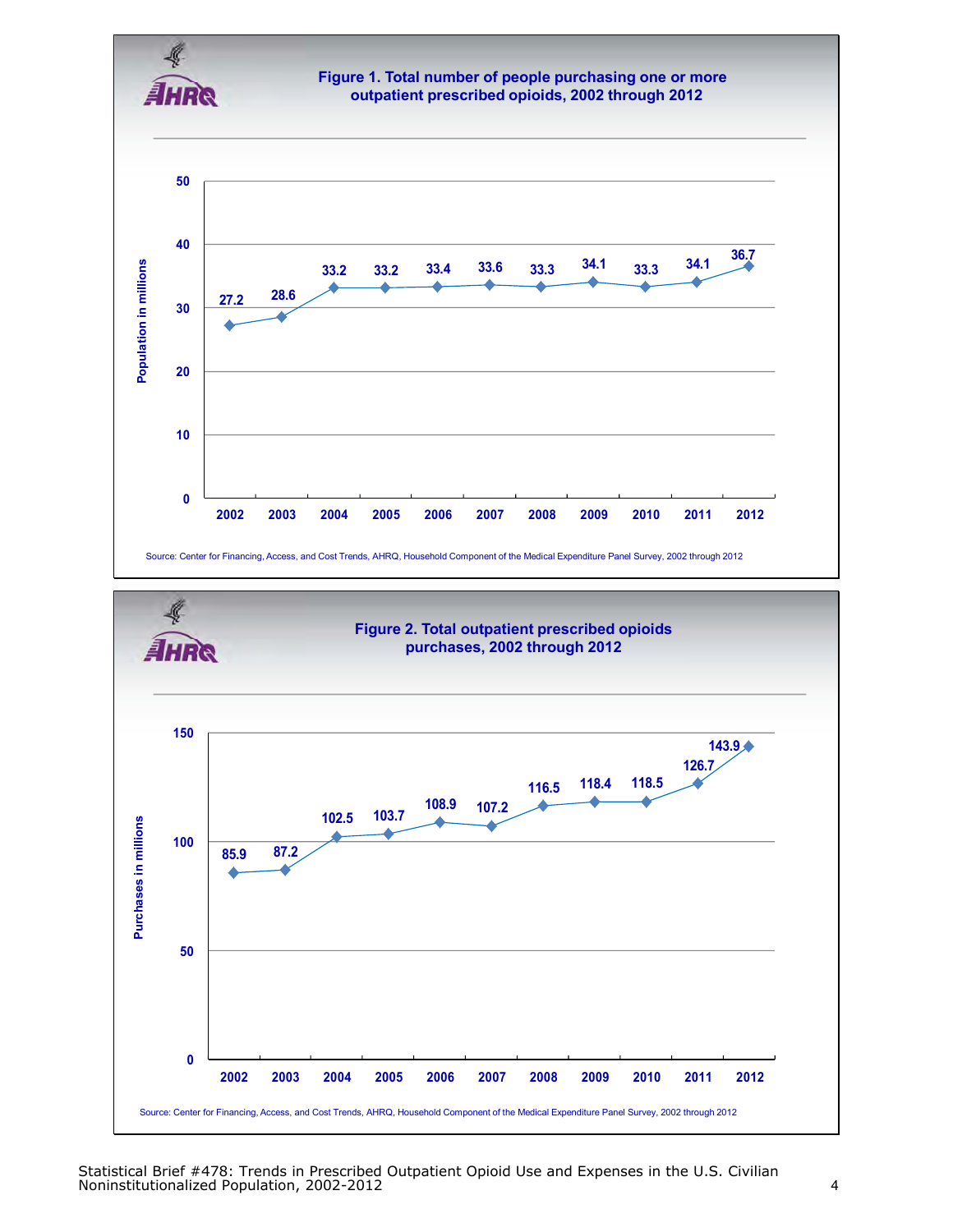